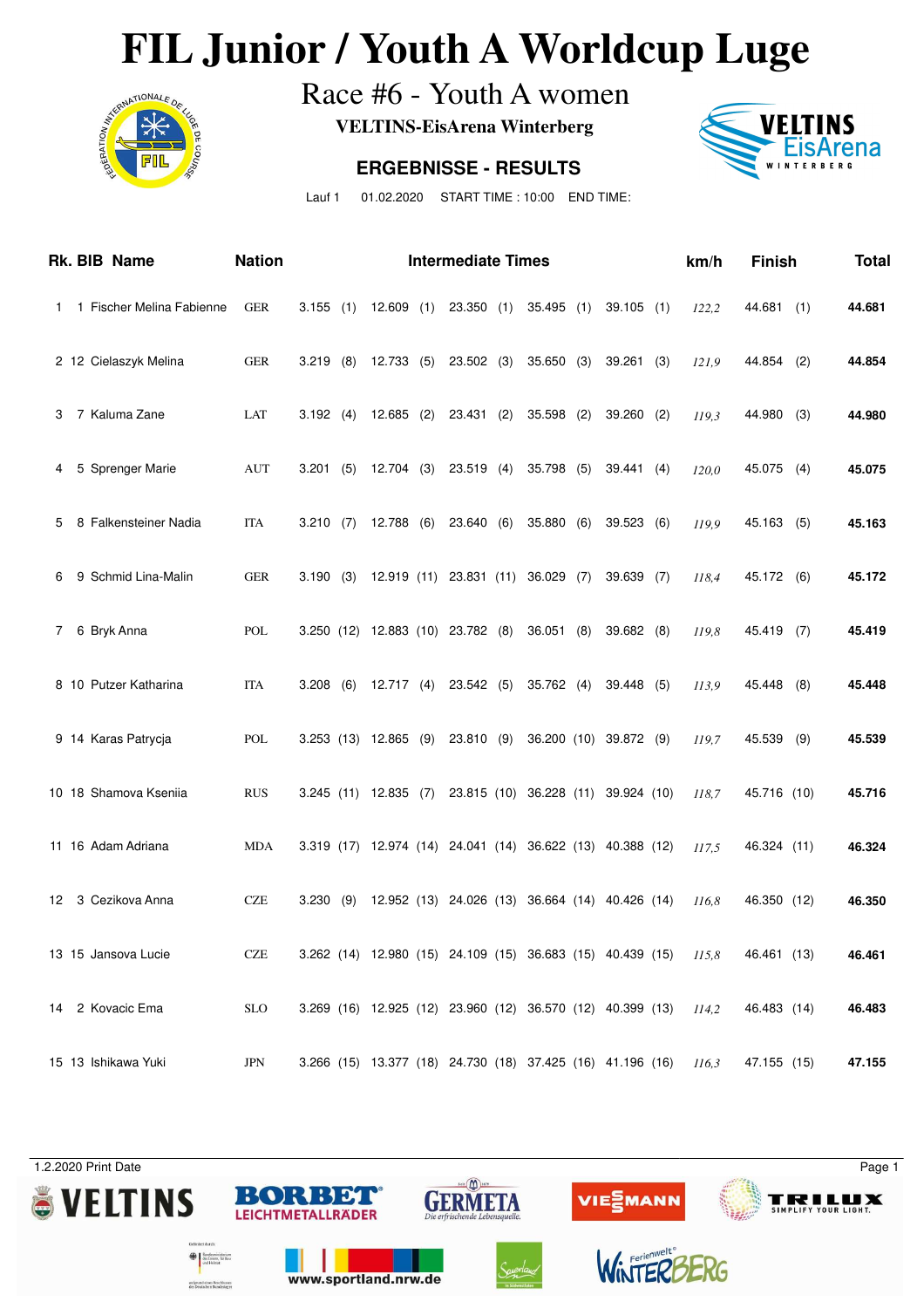### **FIL Junior / Youth A Worldcup Luge**<br>Race #6 - Youth A women



### Race #6 - Youth A women

**VELTINS-EisArena Winterberg**

### **ERGEBNISSE - RESULTS**



Lauf 1 01.02.2020 START TIME : 10:00 END TIME:

| Rk. BIB Name<br><b>Nation</b> |  |                                     |            | Intermediate Times |  |             |  |                                    |  |                                                            |  |             |  |       | <b>Finish</b> |            | <b>Total</b> |
|-------------------------------|--|-------------------------------------|------------|--------------------|--|-------------|--|------------------------------------|--|------------------------------------------------------------|--|-------------|--|-------|---------------|------------|--------------|
|                               |  | 16 4 Trembosova Nikola              | <b>SVK</b> | 3.235(10)          |  | 12.836 (8)  |  | 23.767 (7)                         |  | 36.172 (9)                                                 |  | 39.925 (11) |  | 114.5 | 47.341 (16)   |            | 47.341       |
|                               |  | 17 19 Kohala Johanna Anna Britt SWE |            |                    |  |             |  |                                    |  | 3.359 (18) 13.135 (17) 24.507 (17) 37.427 (17) 41.322 (17) |  |             |  | 112.2 | 47.700 (17)   |            | 47.700       |
|                               |  | 18 17 Shkret Anna                   | <b>UKR</b> |                    |  |             |  | 3.372 (19) 13.019 (16) 24.125 (16) |  | 37.767 (18) 42.031 (18)                                    |  |             |  | 102.4 | 49.065 (18)   |            | 49.065       |
|                               |  | 11 Tunytska Yulianna                | <b>UKR</b> | $3.160$ (2)        |  | 13.747 (19) |  |                                    |  | 26.339 (19) 41.992 (19)                                    |  | 46.745 (19) |  | 91.41 |               | <b>DNF</b> | 55.781       |

Wertung nach Lauf 1 aufgrund schlechter Wetterbedingungen

Evaluation after run 1 due to bad weatherconditions

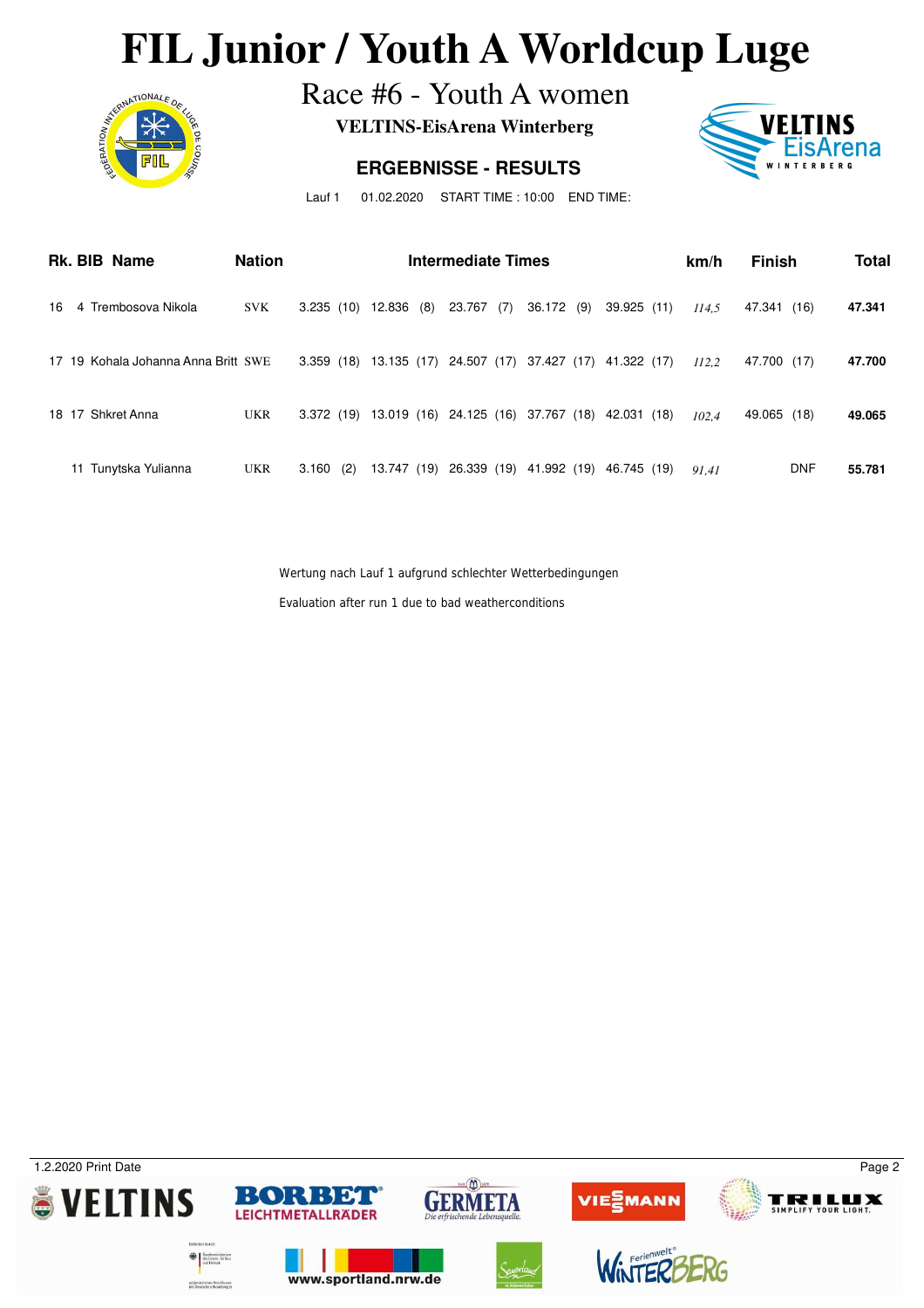# **FIL Junior / Youth A Worldcup Luge**<br>Race #6 - Youth A men vELTINS-EisArena Winterberg



Race #6 - Youth A men

**VELTINS-EisArena Winterberg**

### **ERGEBNISSE - RESULTS**



Lauf 2 01.02.2020 START TIME : END TIME:

|    | Rk. BIB Name             | <b>Nation</b> |                      |            |                                                  |            | <b>Intermediate Times</b>                                                |     |                                                                                                                          |            |                           |            | km/h           | <b>Finish</b>              |            | <b>Total</b>         |
|----|--------------------------|---------------|----------------------|------------|--------------------------------------------------|------------|--------------------------------------------------------------------------|-----|--------------------------------------------------------------------------------------------------------------------------|------------|---------------------------|------------|----------------|----------------------------|------------|----------------------|
| 1. | 9 Baum Nico              | <b>GER</b>    | 3.058<br>3.071       | (3)<br>(3) | 12.401(1)<br>12.421                              | (2)        | 23.042(1)<br>23.320(1)                                                   |     | 35.076<br>35.775                                                                                                         | (1)<br>(2) | 38.654<br>39.490          | (1)<br>(2) | 123,1<br>117,6 | 44.141<br>45.307           | (2)<br>(2) | 1:29.448             |
|    | 2 12 Greiner Matthew     | <b>USA</b>    | 3.144 (10) 12.606    |            | 3.150 (13) 12.550                                | (8)<br>(8) | $23.164$ (5)<br>23.511(5)                                                |     | 35.187(4)<br>35.902                                                                                                      | (3)        | 38.790<br>39.587 (3)      | (4)        | 121,9<br>119,6 | 44.282<br>45.329           | (4)<br>(3) | 1:29.611<br>$+0.163$ |
| 3  | 7 Kallan Noah            | AUT           | 3.111<br>3.118       | (5)<br>(7) | 12.497<br>12.550                                 | (5)<br>(5) | 23.138<br>23.515(6)                                                      | (3) | 35.136<br>36.012(8)                                                                                                      | (2)        | 38.695<br>39.737 (8)      | (2)        | 123,6<br>118,2 | 44.111<br>45.600 (10)      | (1)        | 1:29.711<br>$+0.263$ |
|    | 4 10 Rinks Kaspars       | LAT           | 3.120<br>$3.118$ (7) | (8)        | 12.483<br>12.541                                 | (3)<br>(4) | 23.170 (6)<br>23.491(4)                                                  |     | 35.218<br>35.941                                                                                                         | (5)<br>(6) | 38.813<br>39.651          | (5)<br>(6) | 119,6<br>118,6 | 44.302<br>45.426           | (5)<br>(5) | 1:29.728<br>$+0.280$ |
|    | 5 17 Zauser Fabio Helmut | AUT           |                      |            |                                                  |            | 3.162 (19) 12.612 (10) 23.337 (11)<br>3.172 (17) 12.659 (14) 23.598 (11) |     | 35.433 (10)<br>36.053 (10)                                                                                               |            | 39.023(10)<br>39.766 (9)  |            | 122,0<br>116,6 | 44.515<br>45.591           | (8)<br>(9) | 1:30.106<br>$+0.658$ |
| 6  | 6 Fritzsch Hans          | <b>GER</b>    | 3.117(6)             |            | 3.128 (11) 12.547<br>12.568                      | (7)<br>(7) | 23.325 (10)<br>23.541(8)                                                 |     | 35.505 (11)<br>36.006                                                                                                    | (7)        | 39.103 (11)<br>39.708 (7) |            | 121,5<br>118,4 | 44.772 (10)<br>45.445      | (6)        | 1:30.217<br>$+0.769$ |
| 7  | 3 Aleksandrov Eduard     | <b>RUS</b>    | 3.114<br>3.114(5)    | (6)        | 12.506<br>12.550                                 | (6)<br>(5) | 23.248 (7)<br>23.593 (10)                                                |     | 35.382 (9)<br>36.162 (13)                                                                                                |            | 38.976 (8)<br>39.900 (13) |            | 122,1<br>117,4 | 44.538<br>45.799 (12)      | (9)        | 1:30.337<br>$+0.889$ |
| 8  | 4 Pylypiv Oleh-Roman     | <b>UKR</b>    |                      |            | 3.157 (15) 12.625 (11)                           |            | 23.388 (14)<br>3.153 (13) 12.616 (11) 23.538 (7)                         |     | 35.635 (16)<br>35.929                                                                                                    | (5)        | 39.274 (15)<br>39.616(4)  |            | 120,8<br>118,8 | 45.014 (14)<br>45.344      | (4)        | 1:30.358<br>$+0.910$ |
| 9  | 1 Lihon David            | <b>SVK</b>    |                      |            | 3.153 (14) 12.627 (14)<br>$3.157(14)$ 12.607 (9) |            | 23.308<br>23.646 (15)                                                    | (8) | 35.373<br>36.186 (14)                                                                                                    | (8)        | 38.963 (7)<br>39.923 (14) |            | 120,5<br>116,7 | 44.503<br>45.871 (14)      | (7)        | 1:30.374<br>$+0.926$ |
|    | 10 11 Bondarev Sergey    | <b>RUS</b>    | 3.049<br>3.056       | (2)<br>(1) | 12.730 (21)<br>12.416                            | (1)        | 23.711 (22)<br>23.322 (2)                                                |     | 35.946 (20)<br>35.732(1)                                                                                                 |            | 39.565 (19)<br>39.426 (1) |            | 121,9<br>119,1 | 45.141 (16)<br>45.238      | (1)        | 1:30.379<br>$+0.931$ |
| 11 | 8 Leger Marco            | <b>GER</b>    |                      |            | 3.140 (12) 12.593<br>3.278 (29) 13.107 (27)      | (9)        | 23.309<br>24.194 (27)                                                    | (9) | 35.334<br>36.670 (23)                                                                                                    | (7)        | 38.891<br>40.363 (23)     | (6)        | 123,1<br>119,6 | 44.318<br>46.102 (19)      | (6)        | 1:30.420<br>$+0.972$ |
|    | 12 2 Tanvilov Vadim      | <b>RUS</b>    | 3.114(6)             |            | 12.493(4)                                        |            | 23.142(4)                                                                |     | $35.162$ (3)<br>3.138 (9) 12.616 (11) 23.589 (9) 36.228 (15) 40.122 (17)                                                 |            | 38.727 (3)                |            | 123,2<br>113,6 | 44.201<br>46.268 (22)      | (3)        | 1:30.469<br>$+1.021$ |
|    | 13 22 Lehmann Malyn      | <b>GER</b>    |                      |            |                                                  |            |                                                                          |     | 3.121 (9) 12.736 (23) 23.602 (19) 35.845 (18) 39.483 (18)<br>3.109 (4) 12.527 (3) 23.448 (3) 35.912 (4) 39.642 (5)       |            |                           |            | 117,4<br>117,9 | 45.086 (15)<br>45.461 (7)  |            | 1:30.547<br>$+1.099$ |
|    | 14 19 Sundberg Joel      | <b>SWE</b>    |                      |            |                                                  |            |                                                                          |     | 3.160 (16) 12.645 (15) 23.427 (17) 35.645 (17) 39.308 (16)<br>3.150 (12) 12.638 (13) 23.609 (13) 36.127 (12) 39.887 (12) |            |                           |            | 119,6<br>116,2 | 44.996 (12)<br>45.836 (13) |            | 1:30.832<br>$+1.384$ |
|    | 15 14 Varga Vratislav    | <b>SVK</b>    |                      |            |                                                  |            |                                                                          |     | 3.164 (20) 12.626 (13) 23.380 (13) 35.569 (13) 39.203 (12)<br>3.165 (15) 12.671 (15) 23.756 (18) 36.375 (18) 40.135 (18) |            |                           |            | 120,8<br>116,9 | 44.831 (11)<br>46.074 (17) |            | 1:30.905<br>$+1.457$ |











www.sportland.nrw.de



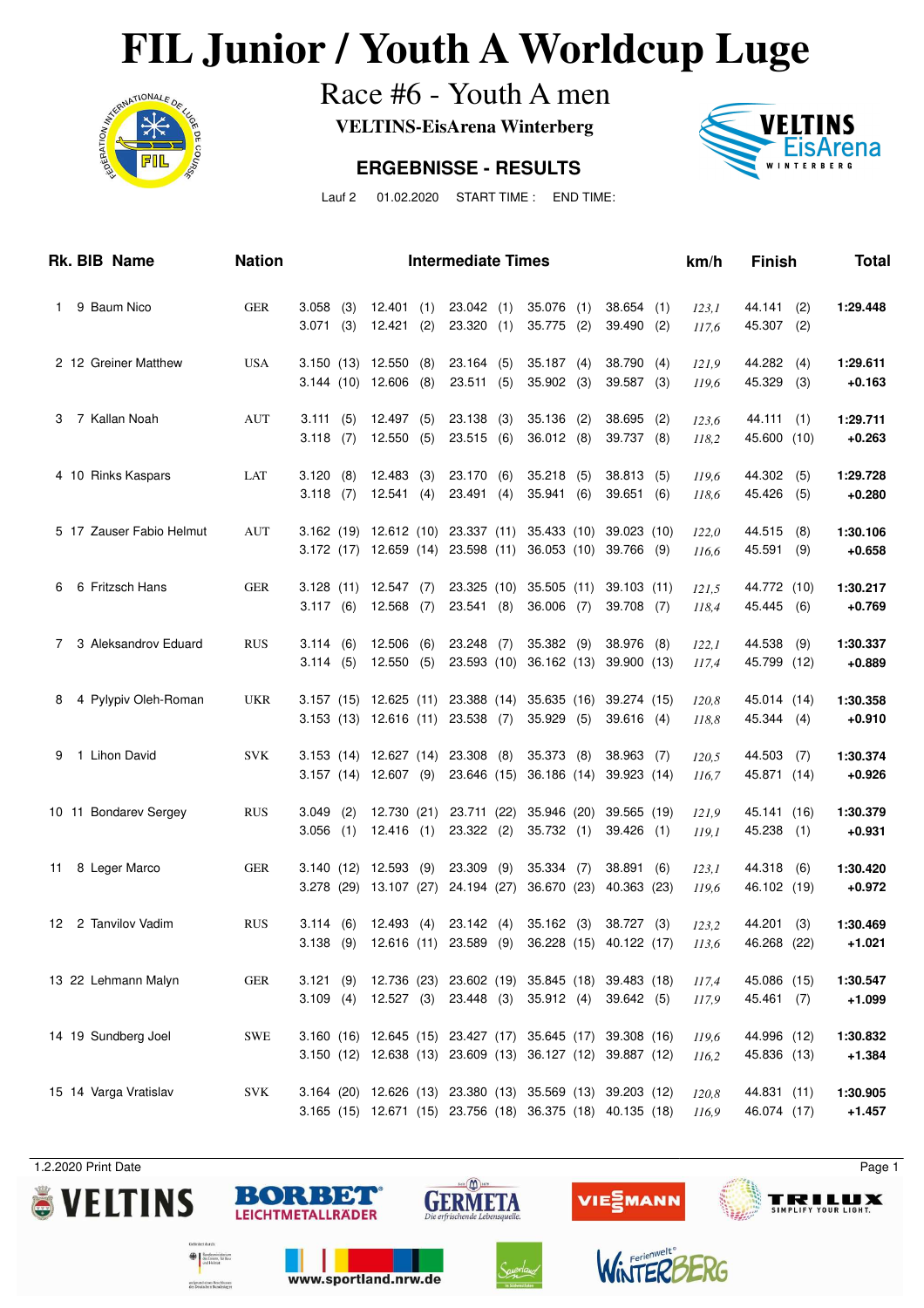# **FIL Junior / Youth A Worldcup Luge**<br>Race #6 - Youth A men vELTINS-EisArena Winterberg



Race #6 - Youth A men

**VELTINS-EisArena Winterberg**

### **ERGEBNISSE - RESULTS**



Lauf 2 01.02.2020 START TIME : END TIME:

| Rk. BIB Name               | <b>Nation</b> |              | <b>Intermediate Times</b>                     |                                                                                                              |             | km/h  | <b>Finish</b>             | <b>Total</b>         |
|----------------------------|---------------|--------------|-----------------------------------------------|--------------------------------------------------------------------------------------------------------------|-------------|-------|---------------------------|----------------------|
| 16 15 Peccei Lukas         | <b>ITA</b>    |              |                                               | 3.194 (26) 12.670 (17) 23.424 (16) 35.599 (14) 39.217 (14)<br>3.186 (20) 12.676 (16) 23.632 (14) 36.071 (11) | 39.775 (10) | 120,5 | 45.546 (20)<br>45.557 (8) | 1:31.103<br>$+1.655$ |
|                            |               |              |                                               |                                                                                                              |             | 118,1 |                           |                      |
| 17 18 Schaber-Wallis Paul  | <b>SWE</b>    |              | 3.248 (29) 12.928 (28) 23.795 (27)            | 36.058 (22)                                                                                                  | 39.707 (21) | 120,2 | 45.349 (17)               | 1:31.294             |
|                            |               |              |                                               | 3.226 (24) 12.866 (24) 23.907 (22) 36.423 (19)                                                               | 40.140 (19) | 117,6 | 45.945 (16)               | $+1.846$             |
| 18 20 Martsinovskyy Danyil | <b>UKR</b>    |              |                                               | 3.167 (21) 12.662 (16) 23.411 (15) 35.562 (12)                                                               | 39.205 (13) | 118,6 | 45.002 (13)               | 1:31.317             |
|                            |               |              |                                               | 3.251 (27) 13.147 (28) 24.267 (28) 36.801 (27)                                                               | 40.516 (24) | 116,9 | 46.315 (23)               | +1.869               |
| 19 27 Goncear Marius       | <b>MDA</b>    |              |                                               | 3.249 (30) 12.830 (26) 23.737 (25) 36.096 (23)                                                               | 39.761 (22) | 119,2 | 45.459 (19)               | 1:31.606             |
|                            |               |              |                                               | 3.253 (28) 12.845 (23) 23.898 (21) 36.465 (21) 40.223 (20)                                                   |             | 116,2 | 46.147 (20)               | $+2.158$             |
| 20 31 Pavlovs Valts        | LAT           |              |                                               | 3.205 (27) 13.089 (29) 24.174 (29) 36.538 (29)                                                               | 40.222 (29) | 117,6 | 46.060 (26)               | 1:31.988             |
|                            |               |              | 3.197 (21) 12.752 (20) 23.669 (16) 36.031 (9) |                                                                                                              | 39.828 (11) | 113.5 | 45.928 (15)               | $+2.540$             |
| 21 30 Moberg Rasmus        | <b>SWE</b>    |              |                                               | 3.124 (10) 12.888 (27) 23.986 (28) 36.458 (28)                                                               | 40.161 (28) | 118,4 | 45.949 (25)               | 1:32.036             |
|                            |               |              |                                               | 3.144 (10) 12.609 (10) 23.603 (12) 36.283 (17) 40.081 (16)                                                   |             | 115,3 | 46.087 (18)               | $+2.588$             |
| 22 21 Majercak Metod       | <b>SVK</b>    |              |                                               | 3.160 (16) 12.688 (19) 23.623 (20) 36.052 (21) 39.770 (23)                                                   |             | 120,1 | 45.583 (21)               | 1:32.328             |
|                            |               |              |                                               | 3.182 (19) 12.759 (21) 23.922 (23) 36.759 (25) 40.597 (26)                                                   |             | 114,2 | 46.745 (26)               | $+2.880$             |
| 23 25 Gbur Rastislav       | <b>SVK</b>    |              |                                               | 3.175 (24) 12.785 (24) 23.716 (24) 36.127 (25) 39.842 (25)                                                   |             | 117,4 | 45.661 (22)               | 1:32.348             |
|                            |               |              |                                               | 3.172 (17) 12.742 (19) 23.827 (19) 36.441 (20) 40.248 (22)                                                   |             | 113,5 | 46.687 (25)               | $+2.900$             |
| 24 24 Veprovsky Jakub      | <b>CZE</b>    |              |                                               | 3.241 (28) 12.807 (25) 23.748 (26) 36.114 (24) 39.822 (24)                                                   |             | 117,4 | 45.724 (23)               | 1:32.373             |
|                            |               |              |                                               | 3.235 (25) 12.915 (25) 24.078 (25) 36.736 (24) 40.534 (25)                                                   |             | 115,1 | 46.649 (24)               | $+2.925$             |
| 25 23 Bosman Christian     | <b>SVK</b>    |              |                                               | 3.161 (18) 12.697 (20) 23.655 (21) 36.153 (26) 39.915 (27)                                                   |             | 116.9 | 45.850 (24)               | 1:33.169             |
|                            |               |              |                                               | 3.168 (16) 12.739 (18) 23.844 (20) 36.763 (26) 40.731 (28)                                                   |             | 105,5 | 47.319 (28)               | +3.721               |
| 5 Tanzer Florian<br>26     | AUT           | 3.046<br>(1) |                                               | 14.432 (31) 26.130 (31) 38.726 (31) 42.460 (30)                                                              |             | 118,3 | 48.251 (27)               | 1:34.039             |
|                            |               | $3.056$ (1)  |                                               | 12.677 (17) 23.719 (17) 36.239 (16) 39.973 (15)                                                              |             | 116,9 | 45.788 (11)               | $+4.591$             |
| 27 28 Badzukov Tian        | <b>SLO</b>    |              |                                               | 3.299 (31) 14.105 (30) 25.766 (30) 38.671 (30) 42.507 (31)                                                   |             | 114.3 | 48.630 (28)               | 1:35.569             |
|                            |               |              |                                               | 3.237 (26) 12.931 (26) 24.094 (26) 36.841 (28) 40.712 (27)                                                   |             | 112,5 | 46.939 (27)               | $+6.121$             |
| 28 29 Rappel Micha         | SUI           |              |                                               | 3.173 (23) 12.734 (22) 23.713 (23) 36.162 (27) 39.883 (26)                                                   |             | 114,7 | 56.251 (29)               | 1:42.406             |
|                            |               |              |                                               | 3.205 (22) 12.843 (22) 23.948 (24) 36.501 (22) 40.244 (21)                                                   |             | 117,3 | 46.155 (21)               | $+12.958$            |
| 29 26 Mykyievych Vadym     | <b>UKR</b>    |              |                                               | 3.179 (25) 12.677 (18) 23.565 (18) 35.925 (19) 39.624 (20)                                                   |             | 118,3 | 45.407 (18)               | 1:43.756             |
|                            |               |              |                                               | 3.212 (23) 20.821 (29) 34.527 (29) 48.236 (29) 52.147 (29)                                                   |             | 112,3 | 58.349 (29)               | $+14.308$            |
| 16 Pleho Hamza             | BIH           |              |                                               | 3.171 (22) 12.625 (11) 23.372 (12) 35.607 (15) 39.381 (17)                                                   |             | 106,0 | <b>DNF</b>                |                      |





www.sportland.nrw.de





VIE EMANN

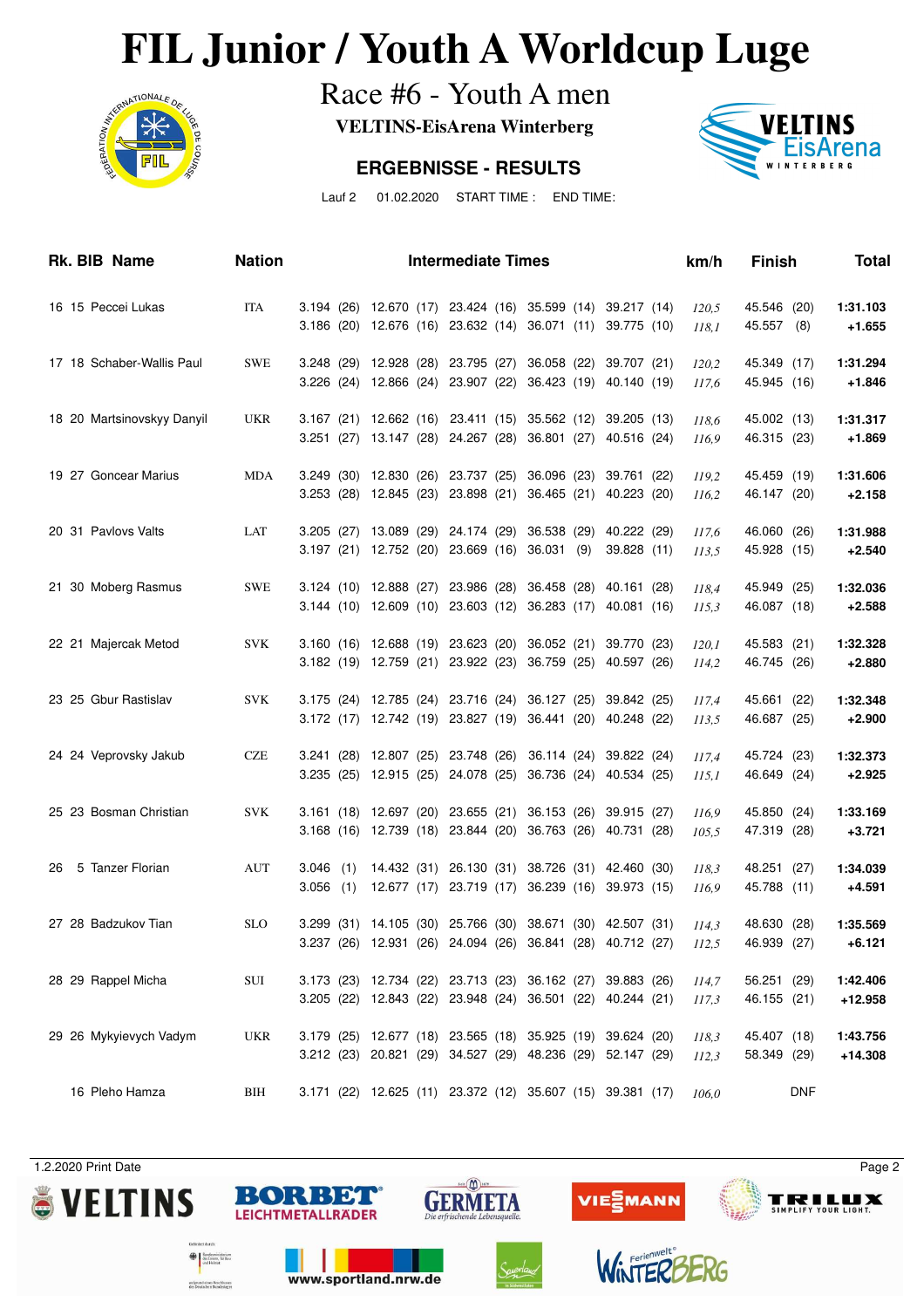# **FIL Junior / Youth A Worldcup Luge**<br>Race #6 - Youth A men vELTINS-EisArena Winterberg



Race #6 - Youth A men

**VELTINS-EisArena Winterberg**

### **ERGEBNISSE - RESULTS**



Lauf 2 01.02.2020 START TIME : END TIME:

| Rk. BIB Name  | <b>Nation</b> | Intermediate Times |  |  |  |  |                                                       |  |  |  | <b>Finish</b> | Total      |  |
|---------------|---------------|--------------------|--|--|--|--|-------------------------------------------------------|--|--|--|---------------|------------|--|
| 13 Bao Zhenyu | CHN           |                    |  |  |  |  | 3.097 (4) 12.459 (2) 23.135 (2) 35.299 (6) 38.977 (9) |  |  |  | 115.6         | <b>DNF</b> |  |

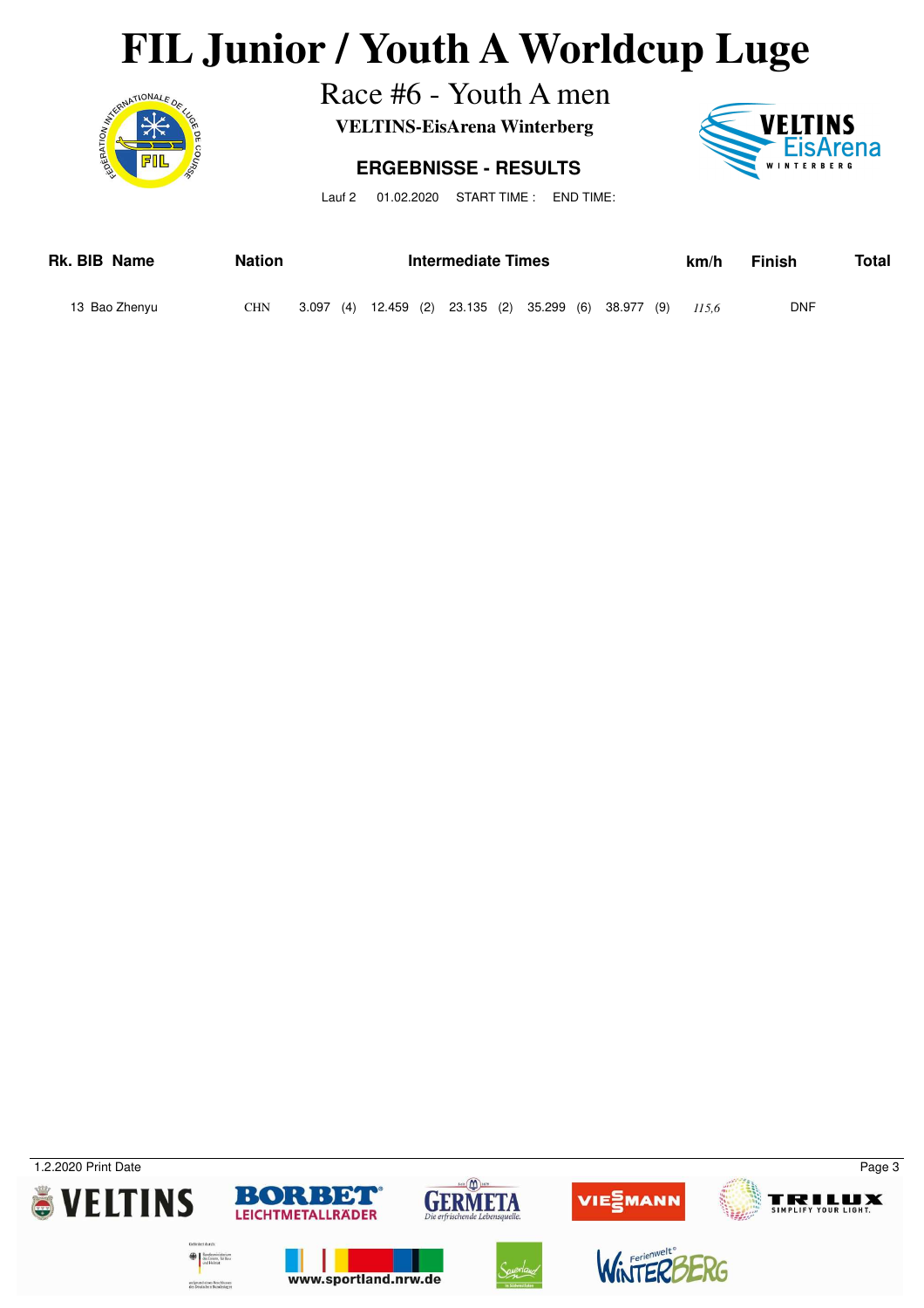### **FIL Junior / Youth A Worldcup Luge**<br>Race #6 - Youth A Doubles - women



Race #6 - Youth A Doubles - women

**VELTINS-EisArena Winterberg**

### **ERGEBNISSE - RESULTS**



Lauf 1 01.02.2020 START TIME : END TIME:

|                      |              | Rk. BIB Name                                   | <b>Nation</b> |          |     |           |     | <b>Intermediate Times</b> |     | km/h                                                       | <b>Finish</b> |              | Total |       |             |      |        |
|----------------------|--------------|------------------------------------------------|---------------|----------|-----|-----------|-----|---------------------------|-----|------------------------------------------------------------|---------------|--------------|-------|-------|-------------|------|--------|
|                      |              | 1 11 Degenhardt Jessica<br>Schneider Vanessa   | <b>GER</b>    | 4.974(1) |     | 10.335(1) |     | 16.466 (2)                |     | 18.280                                                     | (1)           | 20.624       | (1)   | 106.9 | 27.150      | (1)  | 27.150 |
| $\mathbf{2}^{\circ}$ |              | 8 Chan Maya<br>Weiler Reannyn                  | <b>USA</b>    | 4.996    | (3) | 10.351(2) |     | 16.464(1)                 |     | 18.289                                                     | (3)           | $20.634$ (2) |       | 105,8 | 27.237      | (2)  | 27.237 |
| 3                    |              | 6 Kropacheva Anastasija<br>Starkova Alena      | <b>RUS</b>    | 5.059    | (8) | 10.442(8) |     | 16.541(7)                 |     | 18.359                                                     | (6)           | 20.687       | (6)   | 107,3 | 27.257      | (3)  | 27.257 |
| 4                    |              | 5 Domowicz Nikola<br>Piwkowska Dominika        | POL           | 4.992    | (2) | 10.362(4) |     | 16.495(4)                 |     | 18.310                                                     | (4)           | $20.662$ (4) |       | 106.5 | 27.279      | (4)  | 27.279 |
|                      |              | 5 10 Romanenko Luisa<br>Patz Pauline           | <b>GER</b>    | 5.011    | (5) | 10.377(5) |     | 16.496 (5)                |     | 18.322(5)                                                  |               | 20.672 (5)   |       | 109,6 | 27.299      | (5)  | 27.299 |
| 6                    |              | 7 Hörnlein Sarah<br><b>Reitmeier Elia</b>      | <b>GER</b>    | 5.030    | (6) | 10.398    | (6) | 16.539 (6)                |     | 18.375(7)                                                  |               | 20.726 (7)   |       | 103.3 | 27.350      | (6)  | 27.350 |
| $7^{\circ}$          | $\mathbf{1}$ | Putzer Katharina<br><b>Falkensteiner Nadia</b> | <b>ITA</b>    | 5.033    | (7) | 10.408    | (7) | 16.551                    | (8) | 18.386                                                     | (8)           | 20.746 (8)   |       | 108.5 | 27.425      | (7)  | 27.425 |
| 8                    |              | 9 Novakova Marketa<br>Vejdelkova Anna          | <b>CZE</b>    | 5.066    | (9) | 10.450    | (9) | 16.600(9)                 |     | 18.439                                                     | (9)           | 20.803       | (9)   | 105.9 | 27.465      | (8)  | 27.465 |
| 9                    |              | 4 Ziedina Viktorija<br>Zvilna Selina           | LAT           | 5.005    | (4) | 10.361    | (3) | $16.466$ (2)              |     | 18.284(2)                                                  |               | 20.638       | (3)   | 101,9 | 27.792      | (9)  | 27.792 |
| 10                   |              | 3 Adam Adriana<br><b>Busuioc Aliona</b>        | <b>MDA</b>    |          |     |           |     |                           |     | 5.118 (10) 10.561 (10) 16.785 (11) 18.633 (11) 21.024 (11) |               |              |       | 103.5 | 27.869 (10) |      | 27.869 |
| 11                   |              | 2 Petrikova Bianka<br>Trembosova Nikola        | <b>SVK</b>    |          |     |           |     |                           |     | 5.137 (11) 10.567 (11) 16.767 (10) 18.596 (10) 20.988 (10) |               |              |       | 103.7 | 29.091      | (11) | 29.091 |

Wertung nach Lauf 1 aufgrund schlechter Wetterbedingungen Evaluation after run 1 due to bad weatherconditions